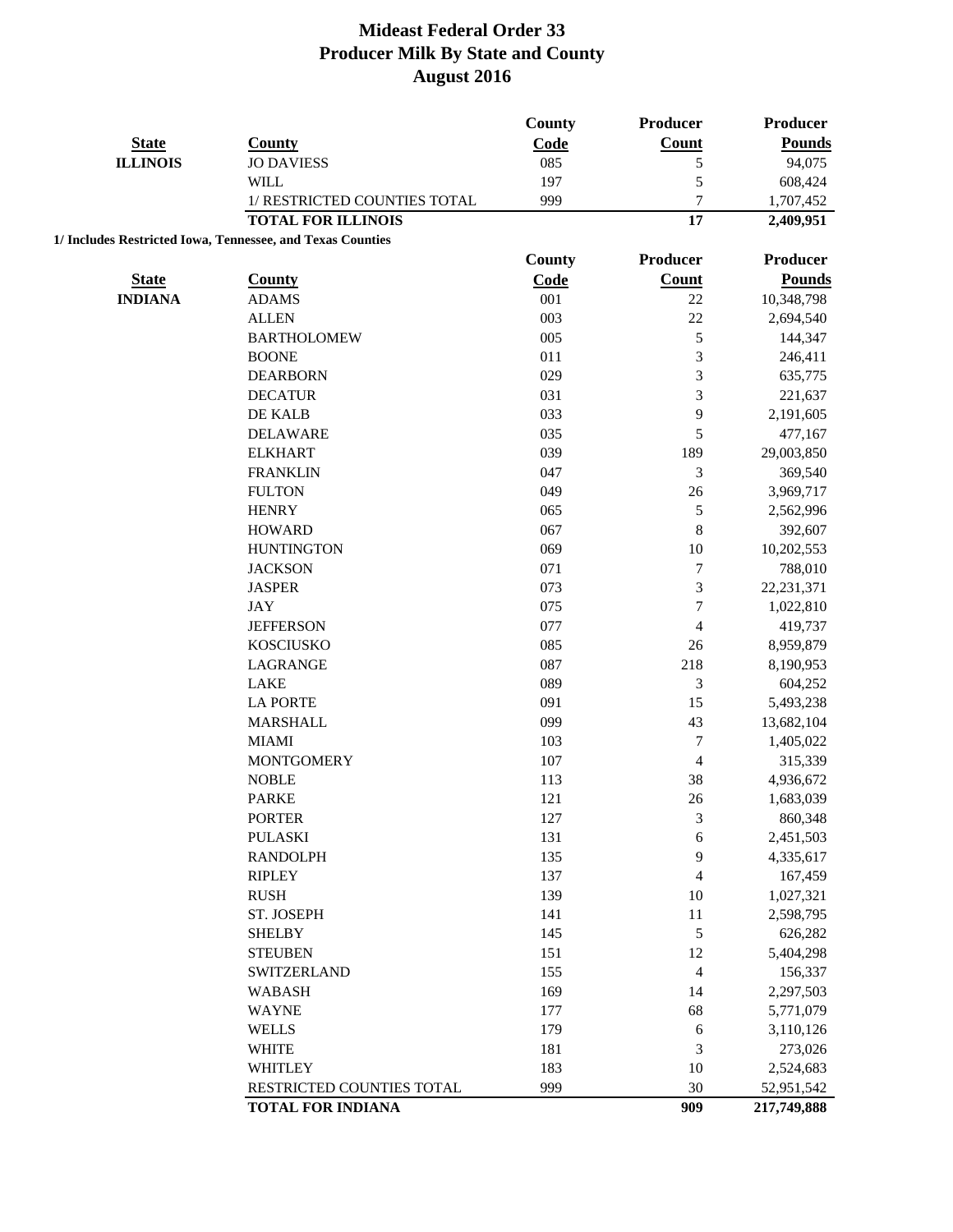|                                 |                                | County             | Producer          | <b>Producer</b>          |
|---------------------------------|--------------------------------|--------------------|-------------------|--------------------------|
| <b>State</b>                    | <b>County</b>                  | Code               | <b>Count</b>      | <b>Pounds</b>            |
| <b>KENTUCKY</b>                 | <b>CHRISTIAN</b>               | 047                | 7                 | 61,213                   |
|                                 | <b>TODD</b>                    | 219                | 7                 | 59,833                   |
|                                 | RESTRICTED COUNTIES TOTAL      | 999                | 13                | 959,767                  |
|                                 | <b>TOTAL FOR KENTUCKY</b>      |                    | 27                | 1,080,813                |
|                                 |                                | County             | Producer          | <b>Producer</b>          |
| <b>State</b>                    | <b>County</b>                  | Code               | Count             | <b>Pounds</b>            |
| <b>MARYLAND</b>                 | 2/ GARRETT                     | 023                | 43                | 2,880,014                |
| 2/ Includes Restricted Counties | <b>TOTAL FOR MARYLAND</b>      |                    | 43                | 2,880,014                |
|                                 |                                |                    |                   |                          |
| <b>State</b><br><b>MICHIGAN</b> | <b>County</b><br><b>ALCONA</b> | <b>Code</b><br>001 | <b>Count</b><br>3 | <b>Pounds</b><br>960,469 |
|                                 | <b>ALGER</b>                   | 003                |                   |                          |
|                                 |                                | 005                | 3<br>67           | 193,995                  |
|                                 | <b>ALLEGAN</b>                 | 007                |                   | 25,009,987               |
|                                 | <b>ALPENA</b>                  |                    | 24                | 4,073,506                |
|                                 | <b>ARENAC</b>                  | 011                | 22                | 5,347,710                |
|                                 | <b>BARAGA</b>                  | 013                | 3                 | 191,155                  |
|                                 | <b>BARRY</b>                   | 015                | 30                | 28,146,404               |
|                                 | <b>BAY</b>                     | 017                | 5                 | 1,581,454                |
|                                 | <b>BERRIEN</b>                 | 021                | $\,$ 8 $\,$       | 3,306,467                |
|                                 | <b>BRANCH</b>                  | 023                | 19                | 6,210,284                |
|                                 | <b>CALHOUN</b>                 | 025                | 21                | 6,304,708                |
|                                 | CASS                           | 027                | 3                 | 800,354                  |
|                                 | <b>CHARLEVOIX</b>              | 029                | $\overline{4}$    | 360,369                  |
|                                 | <b>CHEBOYGAN</b>               | 031                | 4                 | 211,228                  |
|                                 | <b>CHIPPEWA</b>                | 033                | 7                 | 895,167                  |
|                                 | <b>CLARE</b>                   | 035                | 26                | 4,194,743                |
|                                 | <b>CLINTON</b>                 | 037                | 53                | 70,854,063               |
|                                 | <b>DELTA</b>                   | 041                | 4                 | 631,362                  |
|                                 | <b>EATON</b>                   | 045                | 25                | 2,535,636                |
|                                 | <b>GENESEE</b>                 | 049                | $\overline{7}$    | 1,954,998                |
|                                 | <b>GLADWIN</b>                 | 051                | 7                 | 765,085                  |
|                                 | <b>GRAND TRAVERSE</b>          | 055                | 3                 | 152,651                  |
|                                 | <b>GRATIOT</b>                 | 057                | 35                | 70,570,210               |
|                                 | <b>HILLSDALE</b>               | 059                | 28                | 9,270,231                |
|                                 | <b>HURON</b>                   | 063                | 68                | 78,113,562               |
|                                 | <b>INGHAM</b>                  | 065                | 23                | 8,282,241                |
|                                 | <b>IONIA</b>                   | 067                | 47                | 31,836,520               |
|                                 | <b>IOSCO</b>                   | 069                | 13                | 2,678,889                |
|                                 | <b>ISABELLA</b>                | 073                | $41\,$            | 16,313,193               |
|                                 | <b>JACKSON</b>                 | 075                | 16                | 7,102,081                |
|                                 | <b>KALAMAZOO</b>               | 077                | $\tau$            | 9,531,918                |
|                                 | <b>KENT</b>                    | 081                | 31                | 11,222,049               |
|                                 | <b>LAPEER</b>                  | 087                | 29                | 3,568,433                |
|                                 | <b>LEELANAU</b>                | 089                | 4                 | 204,504                  |
|                                 | <b>LENAWEE</b>                 | 091                | 26                | 33,612,641               |
|                                 | <b>LIVINGSTON</b>              | 093                | $10\,$            | 3,488,713                |
|                                 | <b>MACOMB</b>                  | 099                | 5                 | 302,548                  |
|                                 | <b>MARQUETTE</b>               | 103                | 3                 | 222,286                  |
|                                 | <b>MASON</b>                   | 105                | 15                | 527,791                  |
|                                 | <b>MECOSTA</b>                 | 107                | 16                | 4,833,965                |
|                                 | <b>MENOMINEE</b>               | 109                | 14                | 535,691                  |
|                                 | <b>MIDLAND</b>                 | 111                | 3                 | 170,993                  |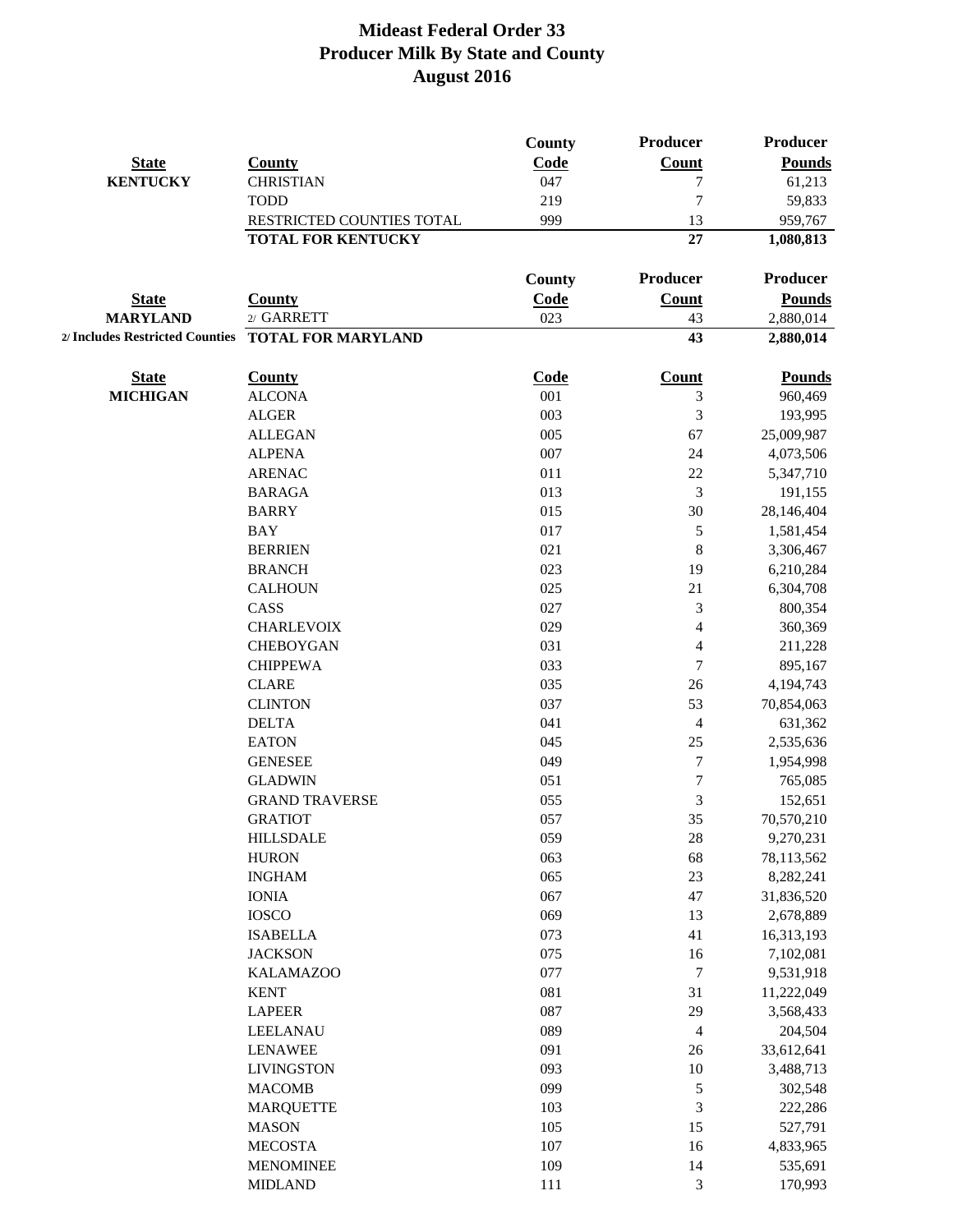|                  |                            | County      | <b>Producer</b> | Producer        |
|------------------|----------------------------|-------------|-----------------|-----------------|
| <b>State</b>     | <b>County</b>              | Code        | Count           | <b>Pounds</b>   |
| <b>MICHIGAN</b>  | <b>MISSAUKEE</b>           | 113         | 44              | 38, 133, 755    |
|                  | <b>MONROE</b>              | 115         | $\overline{4}$  | 687,820         |
|                  | <b>MONTCALM</b>            | 117         | 47              | 16,221,651      |
|                  | <b>MONTMORENCY</b>         | 119         | 7               | 752,746         |
|                  | <b>MUSKEGON</b>            | 121         | 14              | 13,154,583      |
|                  | <b>NEWAYGO</b>             | 123         | 48              | 7,578,301       |
|                  | <b>OCEANA</b>              | 127         | $\,8\,$         | 169,817         |
|                  | <b>OGEMAW</b>              | 129         | 40              | 9,936,708       |
|                  | <b>OSCEOLA</b>             | 133         | 38              | 13,755,746      |
|                  | <b>OSCODA</b>              | 135         | 10              | 607,479         |
|                  | <b>OTTAWA</b>              | 139         | 59              | 49,890,259      |
|                  | PRESQUE ISLE               | 141         | 9               | 505,986         |
|                  | <b>SAGINAW</b>             | 145         | 16              | 4,649,792       |
|                  | <b>ST. CLAIR</b>           | 147         | 11              | 2,129,870       |
|                  | ST. JOSEPH                 | 149         | 25              | 6,759,044       |
|                  | <b>SANILAC</b>             | 151         | 95              | 53,844,541      |
|                  | <b>SHIAWASSEE</b>          | 155         | 18              | 5,442,562       |
|                  | <b>TUSCOLA</b>             | 157         | 41              | 28,909,204      |
|                  | <b>VAN BUREN</b>           | 159         | 11              | 6,381,917       |
|                  | WASHTENAW                  | 161         | 19              | 3,920,422       |
|                  | <b>WEXFORD</b>             | 165         | 12              | 1,182,733       |
|                  | RESTRICTED COUNTIES TOTAL  | 999         | 13              | 2,061,950       |
|                  | <b>TOTAL FOR MICHIGAN</b>  |             | 1,371           | 723,747,140     |
|                  |                            | County      | <b>Producer</b> | <b>Producer</b> |
| <b>State</b>     | <b>County</b>              | Code        | Count           | <b>Pounds</b>   |
| <b>MINNESOTA</b> | <b>OTTER TAIL</b>          | 111         | 6               | 354,833         |
|                  | <b>STEARNS</b>             | 145         | 6               | 390,452         |
|                  | <b>TODD</b>                | 153         | 12              | 93,070          |
|                  | RESTRICTED COUNTIES TOTAL  | 999         | 5               | 624,858         |
|                  | <b>TOTAL FOR MINNESOTA</b> |             | 29              | 1,463,213       |
|                  |                            | County      | Producer        | <b>Producer</b> |
| <b>State</b>     | <b>County</b>              | Code        | Count           | <b>Pounds</b>   |
| <b>NEW YORK</b>  | <b>CATTARAUGUS</b>         | 009         | 57              | 17,568,167      |
|                  | <b>CHAUTAUQUA</b>          | 013         | 123             | 29,352,311      |
|                  | <b>ERIE</b>                | 029         | 11              | 3,420,818       |
|                  | <b>GENESEE</b>             | 037         | 3               | 4,878,891       |
|                  | <b>LIVINGSTON</b>          | 051         | 7               | 7,595,828       |
|                  | <b>WYOMING</b>             | 121         | 10              | 20,125,242      |
|                  | RESTRICTED COUNTIES TOTAL  | 999         | 6               | 6,043,361       |
|                  | <b>TOTAL FOR NEW YORK</b>  |             | 217             | 88,984,618      |
|                  |                            |             | <b>Producer</b> | <b>Producer</b> |
| <b>State</b>     | <b>County</b>              | <b>Code</b> | Count           | <b>Pounds</b>   |
| <b>OHIO</b>      | <b>ADAMS</b>               | 001         | 16              | 781,490         |
|                  | <b>ALLEN</b>               | 003         | $\overline{4}$  | 2,098,440       |
|                  | <b>ASHLAND</b>             | 005         | 52              | 14,717,863      |
|                  | <b>ASHTABULA</b>           | 007         | 30              | 6,297,551       |
|                  | <b>ATHENS</b>              | 009         | $\sqrt{5}$      | 298,365         |
|                  | <b>AUGLAIZE</b>            | 011         | 42              | 6,791,590       |
|                  | <b>BELMONT</b>             | 013         | 11              | 975,106         |
|                  | <b>BROWN</b>               | 015         | $\overline{4}$  | 241,887         |
|                  | <b>BUTLER</b>              | 017         | 3               | 249,416         |
|                  |                            |             |                 |                 |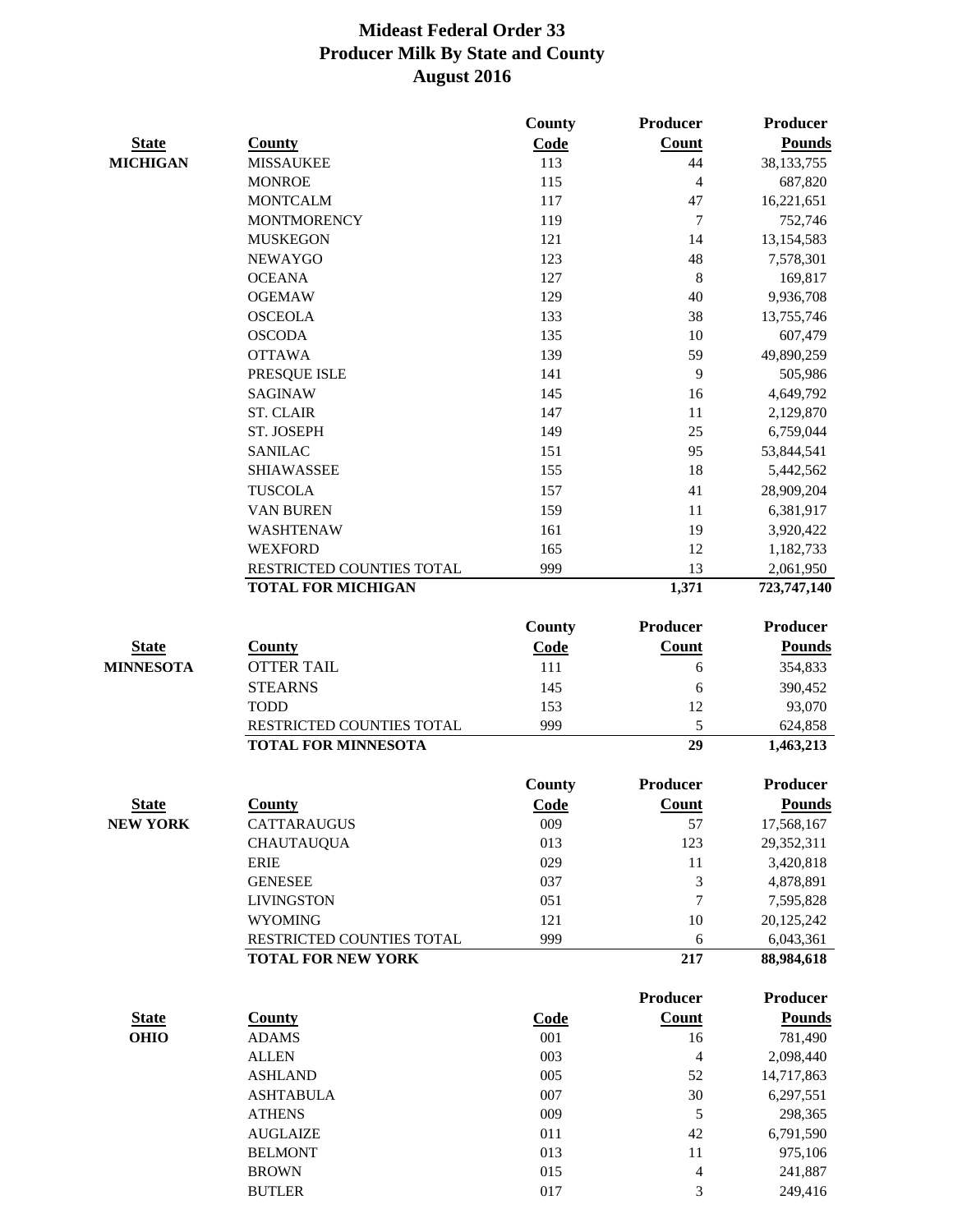**Producer Producer** 

| ×<br>۰.<br>I<br>. .<br>۰.<br>w |  |
|--------------------------------|--|
|                                |  |
|                                |  |

| <b>State</b> | <b>County</b>     | Code | <b>Count</b>             | <b>Pounds</b> |
|--------------|-------------------|------|--------------------------|---------------|
| <b>OHIO</b>  | CARROLL           | 019  | 30                       | 2,610,364     |
|              | <b>CHAMPAIGN</b>  | 021  | 12                       | 1,101,669     |
|              | <b>CLARK</b>      | 023  | $\overline{\mathcal{L}}$ | 6,674,283     |
|              | <b>COLUMBIANA</b> | 029  | 77                       | 12,107,181    |
|              | <b>COSHOCTON</b>  | 031  | 23                       | 2,127,644     |
|              | <b>CRAWFORD</b>   | 033  | $\,$ 8 $\,$              | 2,379,607     |
|              | <b>DARKE</b>      | 037  | 41                       | 10,413,329    |
|              | <b>DEFIANCE</b>   | 039  | 9                        | 6,275,636     |
|              | <b>DELAWARE</b>   | 041  | 4                        | 147,303       |
|              | <b>FAIRFIELD</b>  | 045  | 9                        | 552,149       |
|              | <b>FULTON</b>     | 051  | 11                       | 4,641,535     |
|              | <b>GALLIA</b>     | 053  | 4                        | 82,894        |
|              | <b>GEAUGA</b>     | 055  | 53                       | 4,140,814     |
|              | <b>GREENE</b>     | 057  | $\overline{\mathcal{L}}$ | 896,527       |
|              | <b>GUERNSEY</b>   | 059  | 5                        | 485,044       |
|              | <b>HANCOCK</b>    | 063  | 3                        | 887,699       |
|              | <b>HARDIN</b>     | 065  | 9                        | 8,064,767     |
|              | <b>HARRISON</b>   | 067  | 6                        | 420,257       |
|              | <b>HENRY</b>      | 069  | 8                        | 4,186,353     |
|              | <b>HIGHLAND</b>   | 071  | 23                       | 883,210       |
|              | <b>HOLMES</b>     | 075  | 177                      | 12,512,587    |
|              | <b>HURON</b>      | 077  | 49                       | 5,306,800     |
|              | <b>JACKSON</b>    | 079  | 4                        | 81,347        |
|              | <b>JEFFERSON</b>  | 081  | $\overline{7}$           | 685,475       |
|              | <b>KNOX</b>       | 083  | 31                       | 8,423,150     |
|              | <b>LICKING</b>    | 089  | 12                       | 3,038,363     |
|              | <b>LOGAN</b>      | 091  | 26                       | 3,280,054     |
|              | <b>LORAIN</b>     | 093  | 17                       | 1,723,981     |
|              | <b>MADISON</b>    | 097  | 11                       | 14,231,360    |
|              | <b>MAHONING</b>   | 099  | 31                       | 5,985,450     |
|              | <b>MARION</b>     | 101  | $\overline{\mathcal{L}}$ | 6,442,970     |
|              | <b>MEDINA</b>     | 103  | 22                       | 3,807,807     |
|              | <b>MEIGS</b>      | 105  | 6                        | 540,698       |
|              | <b>MERCER</b>     | 107  | 97                       | 29,053,543    |
|              | <b>MIAMI</b>      | 109  | 10                       | 1,280,426     |
|              | <b>MONROE</b>     | 111  | $10\,$                   | 648,016       |
|              | <b>MONTGOMERY</b> | 113  | 3                        | 305,414       |
|              | <b>MORGAN</b>     | 115  | $\overline{7}$           | 1,629,118     |
|              | <b>MORROW</b>     | 117  | $10\,$                   | 2,608,138     |
|              | <b>MUSKINGUM</b>  | 119  | 13                       | 1,063,042     |
|              | <b>PAULDING</b>   | 125  | 9                        | 22,094,426    |
|              | <b>PERRY</b>      | 127  | 3                        | 377,797       |
|              | <b>PICKAWAY</b>   | 129  | 5                        | 214,002       |
|              | <b>PIKE</b>       | 131  | 8                        | 248,613       |
|              | <b>PORTAGE</b>    | 133  | 12                       | 2,615,532     |
|              | PREBLE            | 135  | $10\,$                   | 1,493,554     |
|              | <b>PUTNAM</b>     | 137  | 13                       | 7,135,126     |
|              | <b>RICHLAND</b>   | 139  | 110                      | 11,464,034    |
|              | <b>ROSS</b>       | 141  | 4                        | 67,290        |
|              | <b>SANDUSKY</b>   | 143  | 8                        | 701,037       |
|              | <b>SENECA</b>     | 147  | 3                        | 785,564       |
|              | <b>SHELBY</b>     | 149  | 43                       | 8,407,921     |
|              | <b>STARK</b>      | 151  | 73                       | 12,383,053    |
|              | TRUMBULL          | 155  | 29                       | 4,331,955     |
|              |                   |      |                          |               |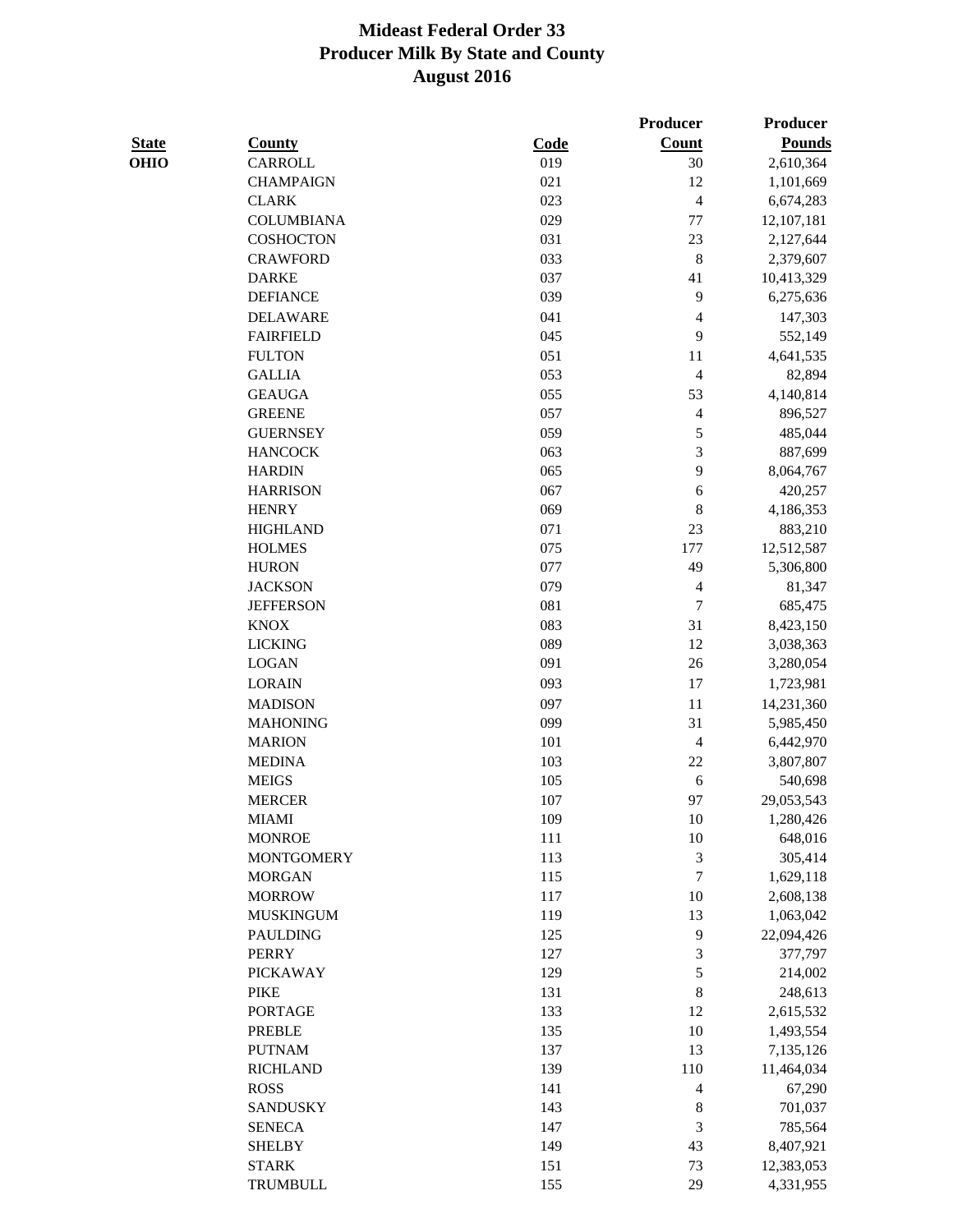|                      |                           | County      | <b>Producer</b> | <b>Producer</b> |
|----------------------|---------------------------|-------------|-----------------|-----------------|
| <b>State</b>         | <b>County</b>             | Code        | Count           | <b>Pounds</b>   |
| <b>OHIO</b>          | TUSCARAWAS                | 157         | 139             | 13,525,516      |
|                      | <b>UNION</b>              | 159         | 8               | 611,529         |
|                      | VAN WERT                  | 161         | 7               | 7,183,214       |
|                      | <b>WASHINGTON</b>         | 167         | 20              | 2,870,927       |
|                      | <b>WAYNE</b>              | 169         | 233             | 49,127,688      |
|                      | <b>WILLIAMS</b>           | 171         | 3               | 7,357,426       |
|                      | <b>WOOD</b>               | 173         | 6               | 5,293,204       |
|                      | <b>WYANDOT</b>            | 175         | 6               | 701,202         |
|                      | RESTRICTED COUNTIES TOTAL | 999         | 17              | 1,325,055       |
|                      | <b>TOTAL FOR OHIO</b>     |             | 1,826           | 364,493,377     |
|                      |                           | County      | <b>Producer</b> | Producer        |
| <b>State</b>         | <b>County</b>             | <b>Code</b> | <b>Count</b>    | <b>Pounds</b>   |
| <b>PENNSYLVANIA</b>  | <b>ARMSTRONG</b>          | 005         | 25              | 2,990,557       |
|                      | <b>BEAVER</b>             | 007         | 24              | 1,729,767       |
|                      | <b>BRADFORD</b>           | 015         | 22              | 3,691,696       |
|                      | <b>BUTLER</b>             | 019         | 29              | 3,530,987       |
|                      | <b>CAMBRIA</b>            | 021         | $\,8\,$         | 1,458,254       |
|                      | <b>CENTRE</b>             | 027         | $\,8\,$         | 387,977         |
|                      | <b>CLARION</b>            | 031         | 25              | 2,938,079       |
|                      | <b>CLEARFIELD</b>         | 033         | 8               | 742,204         |
|                      | <b>CLINTON</b>            | 035         | 17              | 1,962,384       |
|                      | <b>CRAWFORD</b>           | 039         | 121             | 19,512,869      |
|                      | <b>ELK</b>                | 047         | $\,8\,$         | 529,062         |
|                      | <b>ERIE</b>               | 049         | 60              | 5,056,205       |
|                      | <b>FAYETTE</b>            | 051         | 23              | 2,458,554       |
|                      | <b>FOREST</b>             | 053         | 3               | 193,141         |
|                      | <b>HUNTINGDON</b>         | 059         | 5               | 6,314,516       |
|                      | <b>INDIANA</b>            | 063         | 51              | 7,743,452       |
|                      | <b>JEFFERSON</b>          | 065         | $27\,$          | 2,232,665       |
|                      | <b>LAWRENCE</b>           | 073         | 33              | 6,261,768       |
|                      | <b>MERCER</b>             | 085         | 68              | 8,040,454       |
|                      | <b>SOMERSET</b>           | 111         | 65              | 3,963,110       |
|                      | <b>SULLIVAN</b>           | 113         | $\tau$          | 650,459         |
|                      | <b>VENANGO</b>            | 121         | 6               | 824,945         |
|                      | <b>WARREN</b>             | 123         | 32              | 2,002,290       |
|                      | <b>WASHINGTON</b>         | 125         | 23              | 2,526,538       |
|                      | WESTMORELAND              | 129         | 40              | 5,741,992       |
|                      | RESTRICTED COUNTIES TOTAL | 999         | 12              | 767,506         |
|                      | TOTAL FOR PENNSYLVANIA    |             | 750             | 94,251,431      |
|                      |                           | County      | <b>Producer</b> | <b>Producer</b> |
| <b>State</b>         | <b>County</b>             | Code        | <b>Count</b>    | <b>Pounds</b>   |
| <b>WEST VIRGINIA</b> | <b>BROOKE</b>             | 009         | 3               | 137,554         |
|                      | <b>JACKSON</b>            | 035         | 3               | 103,329         |
|                      | <b>MASON</b>              | 053         | 10              | 333,297         |
|                      | OHIO                      | 069         | 5               | 235,022         |
|                      | <b>PRESTON</b>            | 077         | 5               | 712,967         |
|                      | RESTRICTED COUNTIES TOTAL | 999         | 9               | 336,169         |
|                      | TOTAL FOR WEST VIRGINIA   |             | 35              | 1,858,338       |
|                      |                           |             |                 |                 |